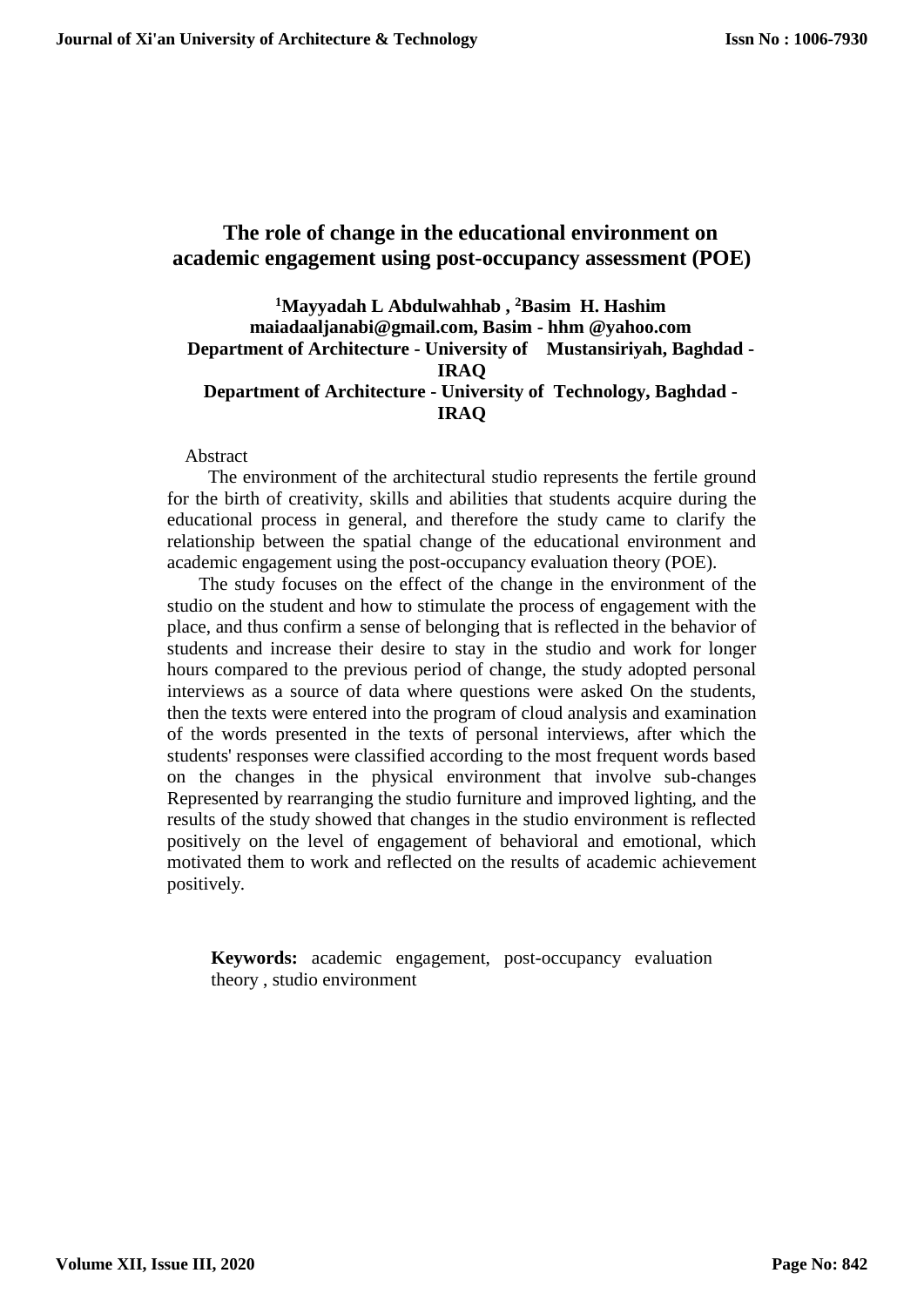## **1 Introduction**

 The change in the built environment is one of the important factors that affect the student and thus the process of academic integration, where learners' experiences are affected by the contextual aspects of the educational environment in terms of transferring knowledge and exchanging experiences. The learning experience in the design studio is among the topics of design research that attracted the attention of researchers in the world and statement of relationship Show the skills of expressing ideas and their performance in the studio environment.

 One of the methods that the educational institution can adopt to enhance its attitude towards creativity is to use post-occupancy assessment (POE) to demonstrate the quality of the physical environment of the studio that architecture students have occupied for long hours compared to students of other disciplines that are limited to the curriculum of lectures, which contribute to developing the educational environment with participation It occupies it, especially students.

Accordingly, the study was structured in four sections, the first represented by methodology, the second theoretical side, and the third was the practical offender, leading to a set of conclusions and recommendations.

#### **2 study methodology**

#### **2.1 the study Problem**

 The problem of the study was embodied in determining the effect of changes in the studio environment on the behavior of students and their engagement into the educational process

#### **2.2 Objectives of the study**

• Enabling building occupants to share design decisions with the designer by identifying the most important problems they encounter while using buildings.

• Identify the characteristics of the physical environment that stimulate their emotional integration and enhance their desire and love for the place.

## **2.3 The importance of the study**

The importance of this study can be determined from the following: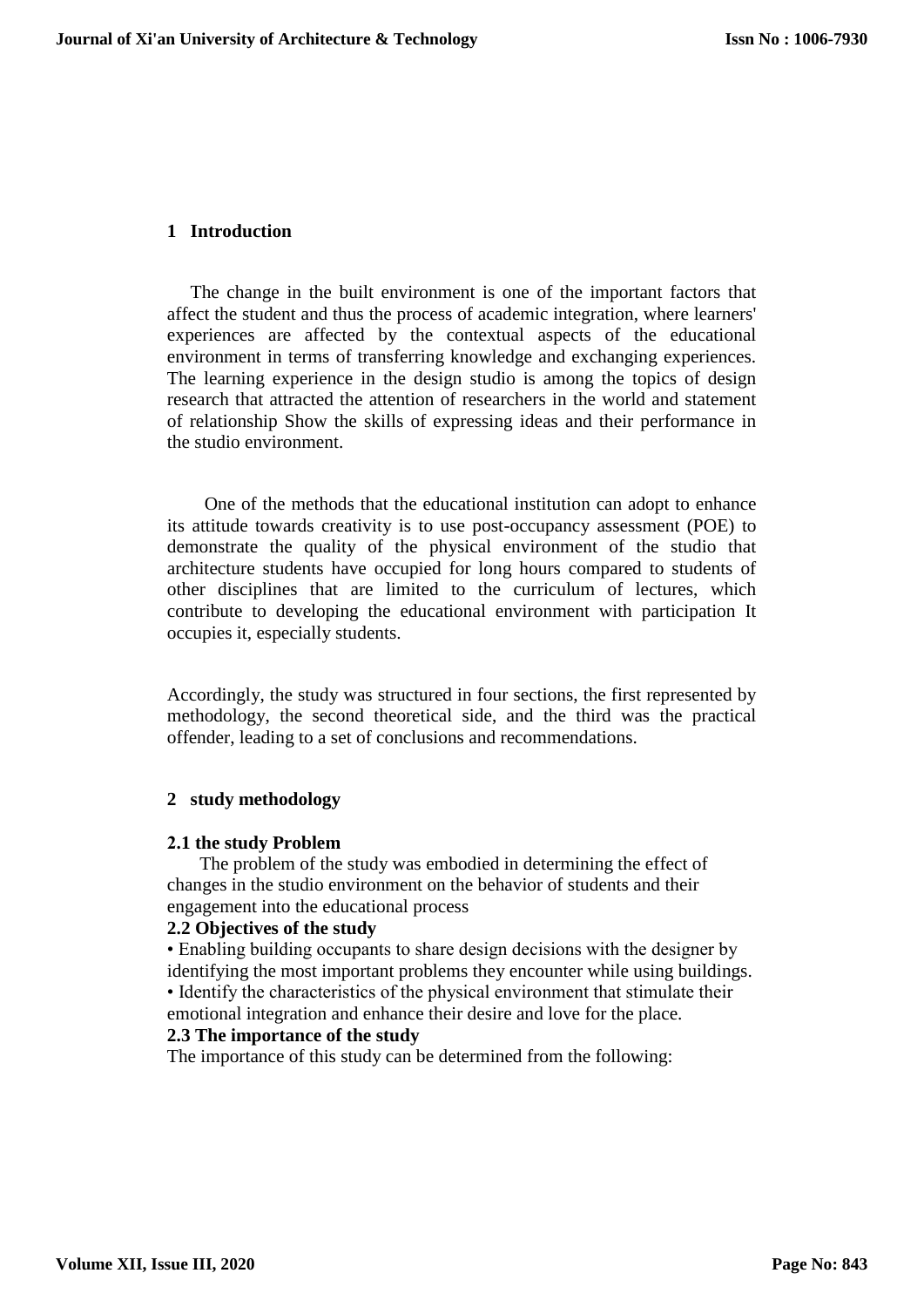• Providing a vision for decision makers on the role of post-occupancy evaluation in improving the internal environment of the educational institution and in the studio in particular.

• Clarify the possibility of activating the role of students in the design process, which contributes positively to the development of design skills and critical thinking of design requirements.

#### **2.4. the study population**

The study community is represented by the students of the Department of Architecture in the College of Engineering at Al-Mustansiriya University and the selection of the study sample, which was represented by the third stage students of the Engineering Department, where they number (15) male and female students at a rate of five male to ten female, where students spend an average of 12 hours per week in the studio for an architectural design courses As the heart of the educational curriculum to study architecture **.**

#### **2.5 Methodology**

Post-occupancy evaluation It is an approach that integrates various methods of practical study through the use of mixed techniques such as surveys, interviews and observations, and explaining the behavior of students occupying the studio that are used to collect data that is a source for collecting information related to design decisions, it is the main source for postoccupancy evaluation where the quality of the design is determined and the most important positive And negatives depending on a set of open questions that allow students to write texts according to their own experiences within the studio, through these texts students build their opinions based on their learning practices, and benefit from their own experiences, The aim of the evaluation was to get them to criticize the learning space, order, and style in the studio, and thus rethink the space of the studio and identify problems and evaluate them for the purpose of trying to modify them. With regard to the current study, the focus was on organizing the studio and lighting furniture as variables that affect students 'behavior and their interaction with the built environment and thus their impact on Social interactions in the studio.

#### **3.The main study variables**

## **3.1 The educational environment:**

 The educational environment should foster the physical and mental state of student intelligence, which includes all physical, mental and emotional conditions as well as social and cultural factors that influence learners' development.[1]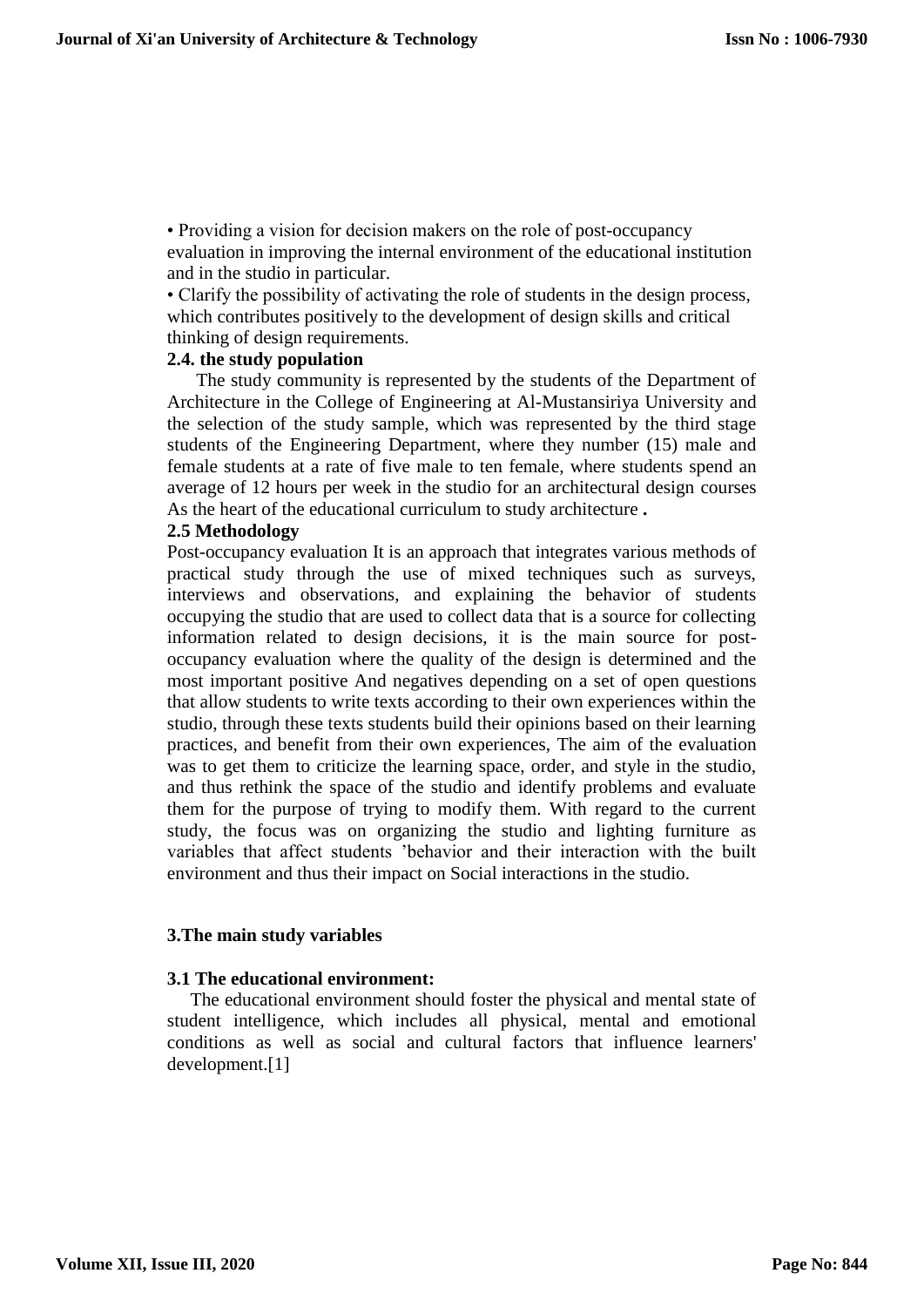informed and organized planning of the components of the educational process has a clear positive impact on the success of this process, by taking into consideration the learner and the circumstances of the educational environment in which he learns and interacts with its components, and recent studies in education emphasize the importance of making the learner a focus of the educational process and considering educational institutions With all its elements (teaching, curriculum, educational goals, teaching methods, and teaching aids) that interact with the components of this environment, stimulating its senses and stimulating its mental and emotional perceptions, which leads to cognitive achievement and acquisition Varied experience and expertise.[2]

 The educational environment represents an important element of the educational process in general and the communication process that creates an interaction between (the teacher and the learner) in particular, as the educational environment contributes to the continuous dynamic interaction between other elements and the creation of an auxiliary position to cause the various effects of the learner in order to gain educational experiences and amend its behavior in the desired direction .[3]

 Therefore, attention must be paid to the design of the educational environment, especially with regard to its components and requirements such as (lighting, temperature, furniture design, and the process of distributing them according to the mechanism of the learner's body and work requirements, as it should be taken into consideration consideration of the study of the extent of the educational environment in providing the learner with information, educational experiences, and technical skills and free from distractions such as noise from loud sounds inside or outside the educational environment .[4]

 **It is clear from the above the importance of the educational environment as a place that enhances interaction and communication between peers on the one hand and students and faculty on the other hand by constantly creating dynamic interaction between other elements and helps in providing the learner with information, educational experiences and technical skills.**

#### **3.2 Architectural educational environment:**

 The performance of the studio is developed by providing a psychosocial context that provides sufficient opportunities for students to express their desires and success in the studio. In addition to developing students' skills and creativity by involving them in cooperative activities and keeping them under the supervision of faculty members.[5]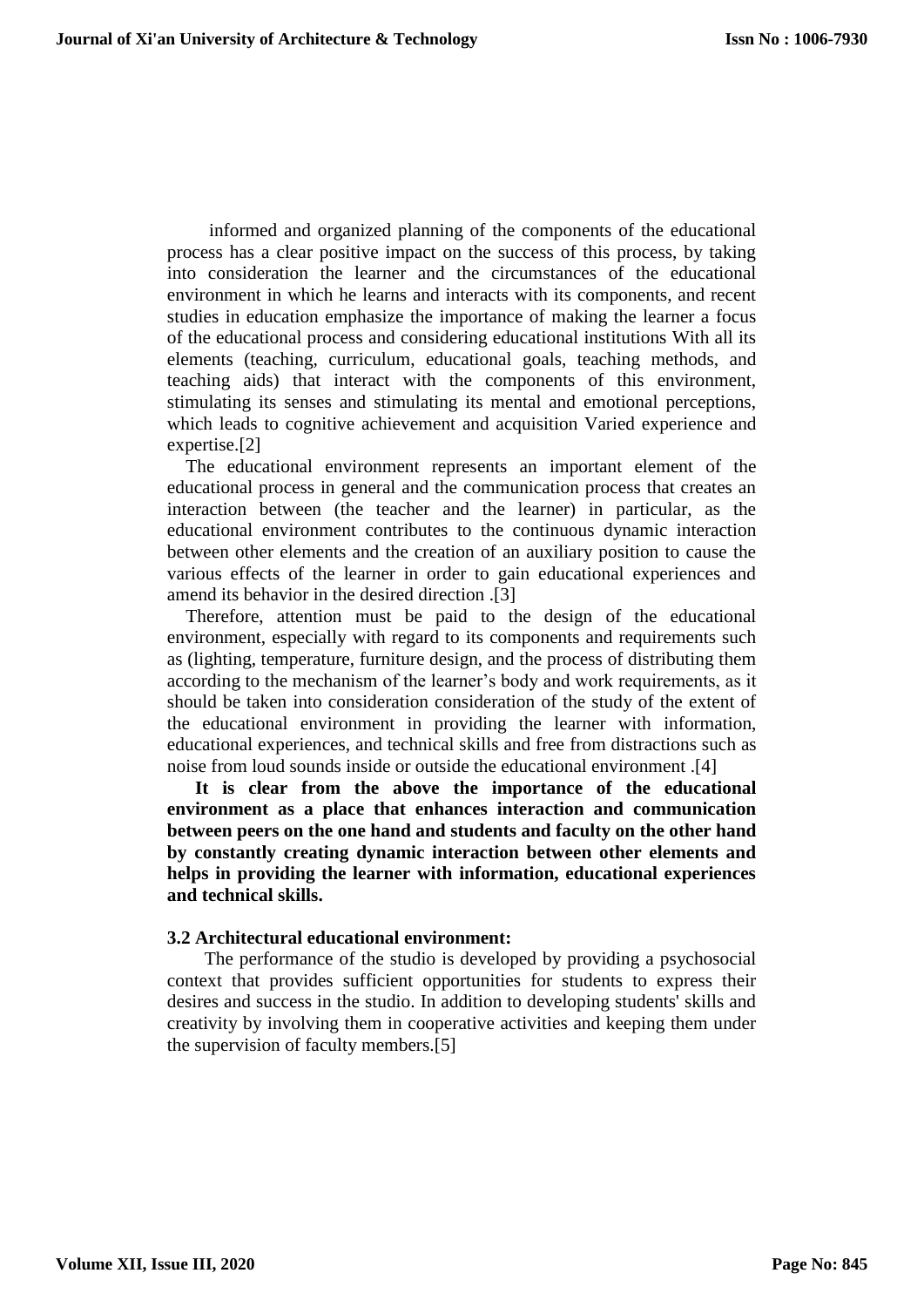The researchers (Dewey, 1981, Anthony, 1991) observed that diversity of resources used for teaching, and the use of a more student-centered ideology rather than a directed ideology, which provides an opportunity for students to represent knowledge or interpret work as it works on projects and assignments. With this design drawing in mind.[6]

 Hannafin (1992) suggested describing the educational environment as a system that uses tools, techniques and resources for learning, is the first step to understanding the design studio as an educational environment.[7]

 As individuals can use the resources available to understand things and build meaningful solutions, it is the place where the components of the educational process - faculty and learner - come together. [6]

 This space must be equipped with some facilities that influence students and their performance. Previous studies have highlighted the importance of the school space in general and the need to redesign a studio to be conducive to modern technologies taking into account the human element (student and faculty) and the location that should be flexible.[8]

#### **3.3 Design Studio in Architectural Education:**

Schön (1988) defines design studio in particular:

 "It is a virtual world that represents the real world of practice, but it is relatively free from its pressures and risks as students learn through it through work, to get to know the specialized practice, estimate the place in which they stand in relation to it, and map it, where they learn" practice "from practical training and tools. And the methods and media do these things under the supervision of the studio official who works as a trainer who clarifies, advises, and criticizes. They work with other students, who sometimes play the role of the coach. And while they integrate into the world of joint practical training, they unconsciously acquire some kind of learning in the background. They will become aware Him when they move to other places later.[9]

 The design studio is still at the core of the educational structures in architectural schools all over the world, and is considered a base for architectural design practice. However, the main role of the design studio must be reviewed in the traditional educational architecture of architectural education, in order to respond to current social, economic, environmental, and technological changes .[10]

 The design studio is the essence of architectural education, where the architectural student spends most of his day between (4-6) hours for two days a week inside a studio where he acquires new habits and behaviors by interacting with his colleagues, and obtaining his culture and ideology and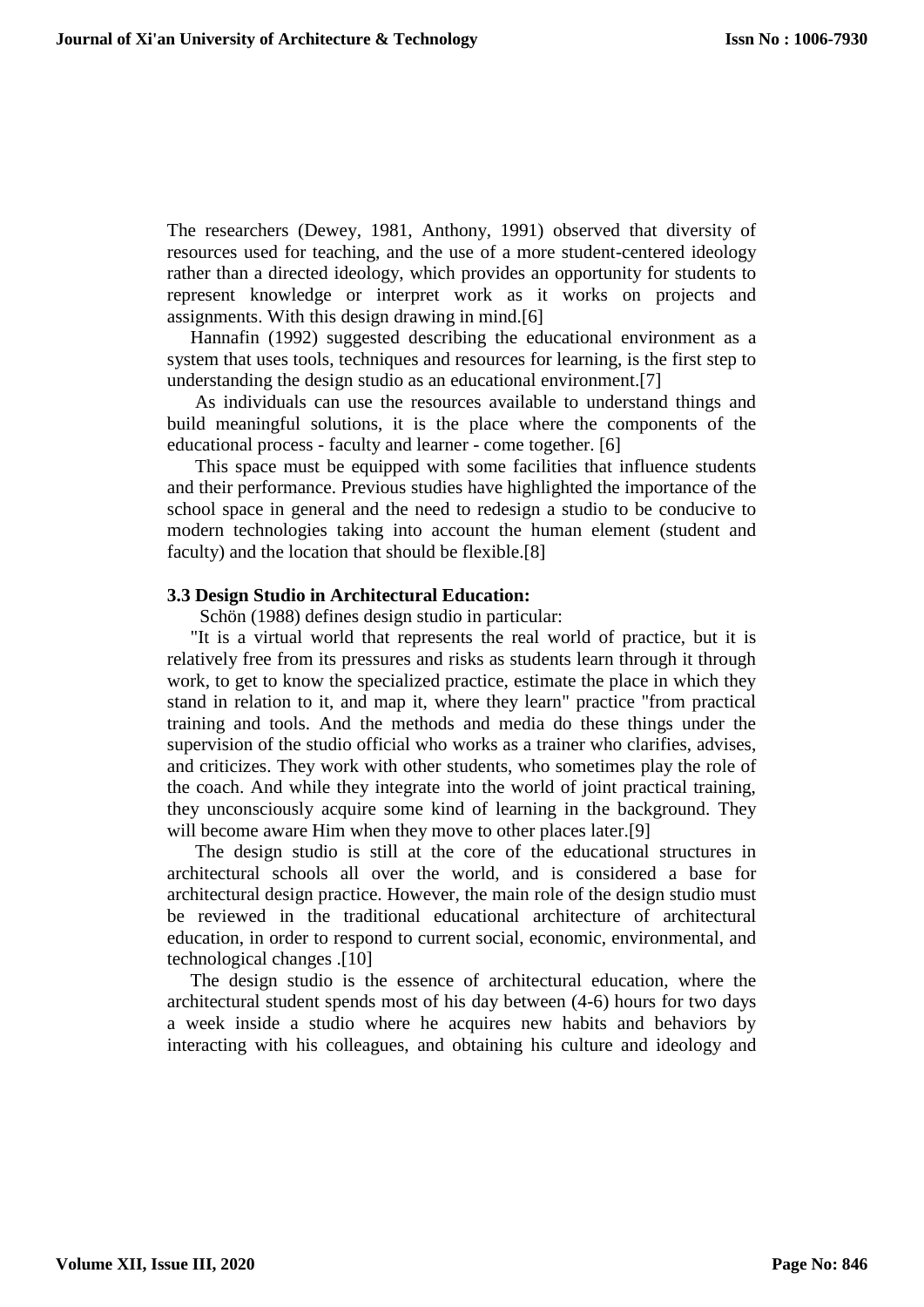thus the feeling of the link between the design of the studio and the components of the courses Others are not much different. [11]

 The environment of the studio affects his personality and composition, and his social personality is able to bear the workload and challenges of the future. Therefore, designing a studio is very important for the purpose of architectural education. The architecture design studio is unlike the private science design studio, as the architecture design studio is bound by many standards and laws that must be met to ensure the success of the educational process within the studio The studio is the world's smallest set of ideas, goals, values, teaching methods, techniques, and teaching aids that occur in architectural schools.[12] **3.4 Dimensions of engagement**

Academics differed in determining the dimensions of the integration, some of them presented a two-dimensional model, while some presented threedimensional. A study of Reeve (2012) was presented to describe the integration of students during learning activities as a constructive component that includes behavioral, emotional and cognitive aspects. It is proposed to add the integration with the delegation as an important new feature, which is defined as a constructive contribution for students in the flow of information they receive. So, the research will adopt this term (feature) instead of (dimension) in introducing the concept in the context of the research. (Reeve et al., 2012; Paris, 2004; Trowler, 2010). There are four features which include:

## **3.4.1 Behavioral engagement:**

It is a judgment about the extent to which a student is actively involved in learning activities that involve: assessment, focus, interest and effort .[13]

Fredricks et al. (2004) define behavioral integration as an interaction based on an individual's participation in academic, social, and extracurricular processes in an educational institution in the context of multidimensional concepts and is one of the features of integration, which is used to determine whether student participation completely in all of the academic activities provided by the institution as well as the curriculum .[14]

As students who integrate behaviorally usually conform to the rules and behavioral norms such as attendance and contribution, and thus the absence of subversive or negative behavior. It refers to students' special behaviors related to learning, such as focus, exerting effort and taking initiative, being continuous in facing failure and following the rules and positive interaction with teachers and peers among others (Conner, 2011). Researches indicate that the behavioral dimension is likely to lead to greater academic achievement (Hattie, 2013) as a mediator between contextual factors and desirable learning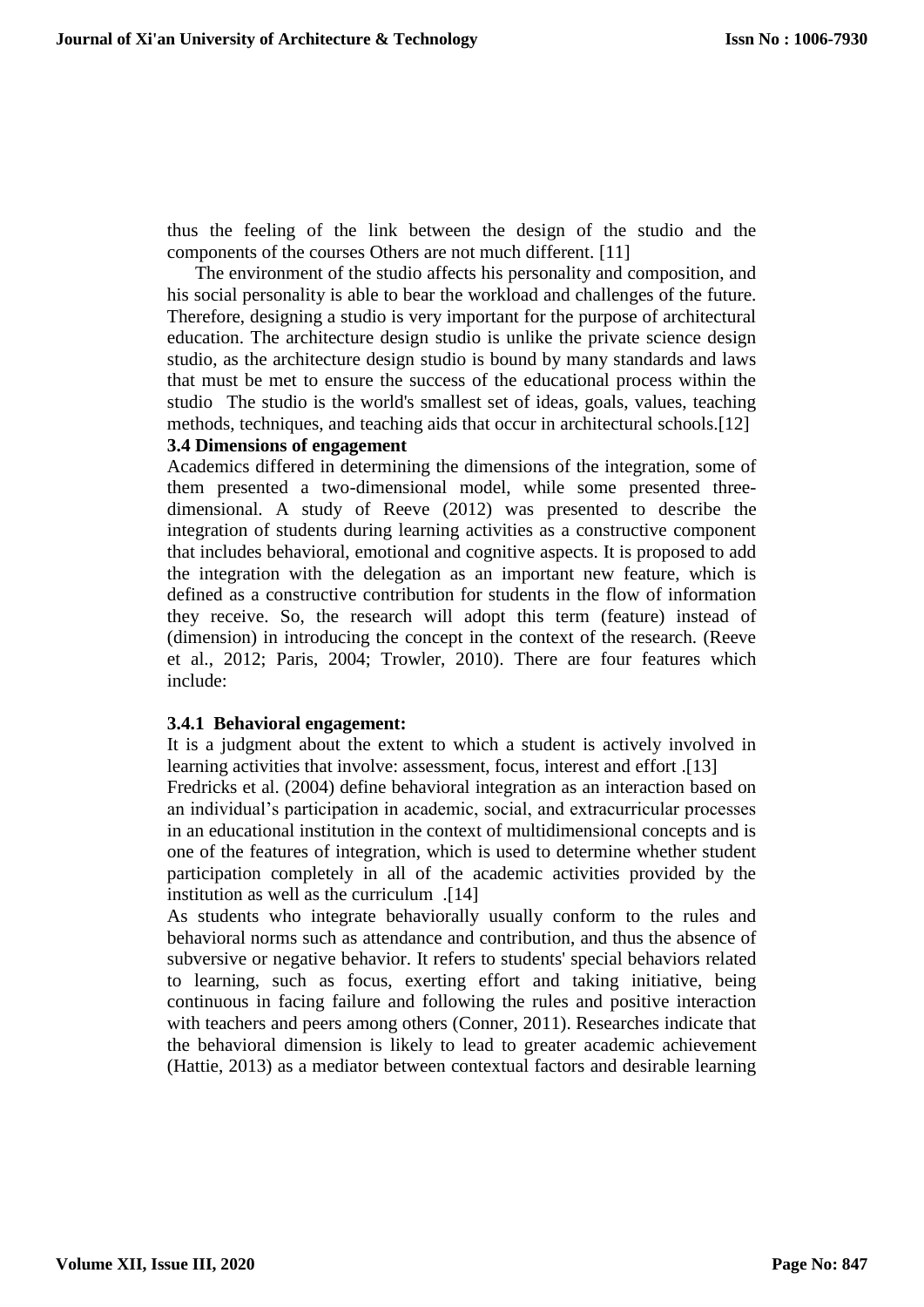outcomes. Behavioral inclusion can be increased by changing aspects of the learning environment .[15]

## **3.4.2 Emotional engagement:**

 Emotional engagement was defined by Fredricks et al. (2004) as focusing on how students interact and deal with the educational institution and includes feelings of belonging or evaluation or a feeling that he/she is important to his/her educational institution, as well as an appreciation of success in studyrelated outcomes (Christenson et al., 2012). Furthermore, emotional engagement focuses on the extent of positive/negative reactions to faculty, peers, academics, and the institution in general. As it is assumed, positive emotional integration contributes to students' relations with educational institutions, i.e. college and university, and affects students' desire to study and merge into other activities related to the institution. Students who integrate emotionally enjoy emotional reactions such as enjoyment and a sense of belonging .[16]

## **3.4.3 Cognitive engagement**

 It is a matter of student will, that is, how students feel about themselves, their work, their skills, and the strategies they use to perfect their work.[17]

 Teachers may be Knowledgeable with the student who works always hard but seems unable to learn effectively, as this student is integrated into the behavior, but not merged cognitively. In other words, just because students are working on the task at hand, does not mean they are learning.[18]

It is important to note that this effort participates in both behavioral and cognitive definitions of inclusion, and in this sense, cognitive engagement refers to the quality of student engagement, while absolute effort indicates the amount of their participation in the task,whereas the inclusion of cognitive engagement makes a significant distinction between students' efforts to do work and the effort that focuses on understanding and mastery. Fredricks et al. (2004) defined it as student investment in the educational institution and learning processes, as a cognitively engaged student is an optimistic, strategic, and willing student to make the necessary effort to understand complex ideas or master difficult skills.[19]

#### **3.4.3 Cognitive engagement**

 is often concerned with the extent to which students invest in learning and whether they are willing to work additional to obtain better academic results, and this is what the author referred tocognitive engagement is a selforganized method or strategy of learning in which students use Metacognition Strategies for planning, monitoring, and knowledge assessment.[20]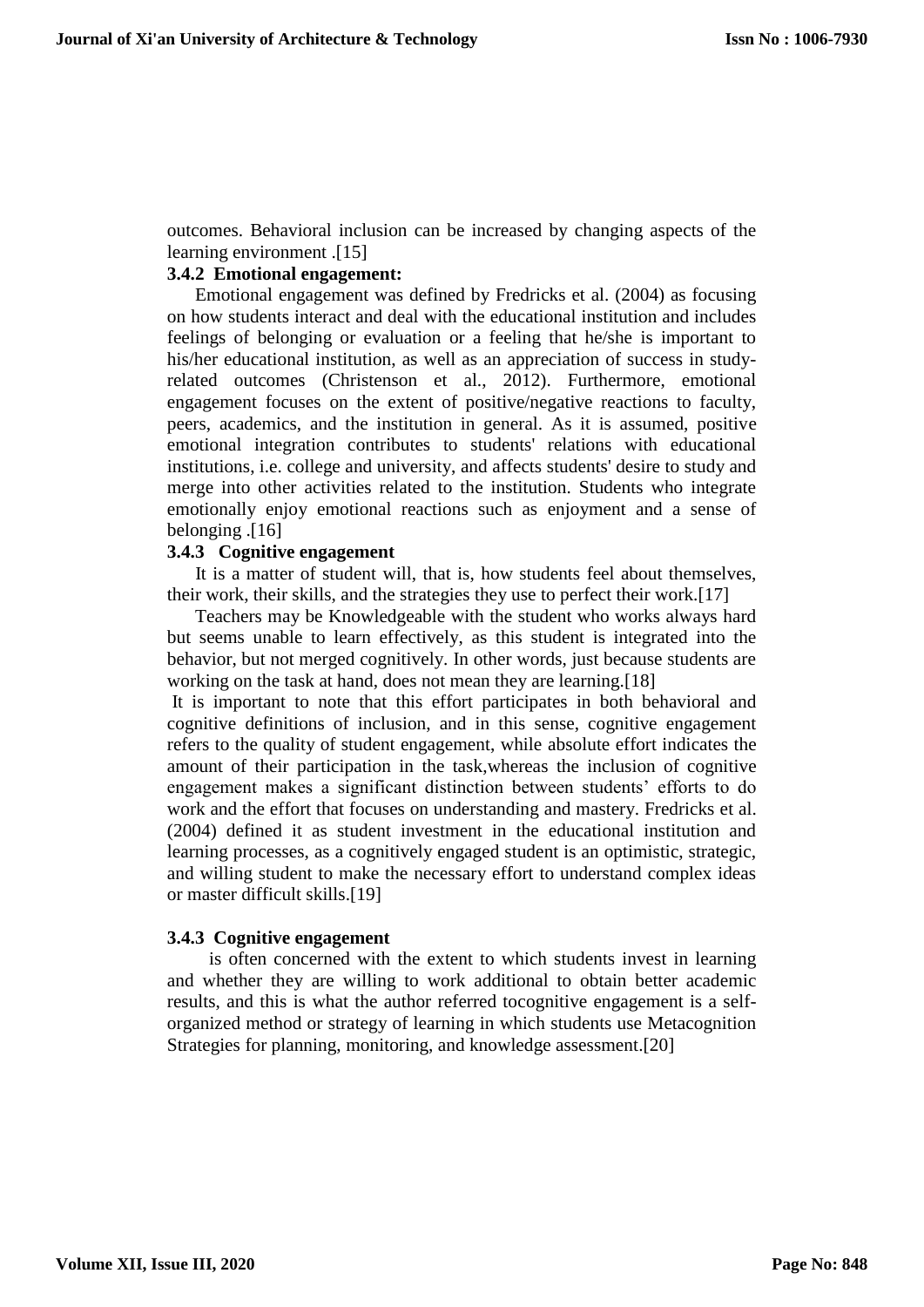Connell & Wellbron (1991) and Pintrich & De Groot (1990) have agreed that there are three components of self-organized learning in the classroom: Metacognitive strategy for planning, monitoring and modifying learning. Managing and controlling efforts of learning and academic assignments. Cognitive strategies that students use for learning, remembering, and learning tasks .[21]

### **3.4.2 Agentic Engagement:**

 It is the extent of trying to enrich the learning experience rather than just receiving it negatively as given .[21]

 T.seng (2001) has claimed that in this kind of engagement students deliberately create and personalize what they learn and define conditions under which learning takes place, where students demonstrate initiative, ask questions, express what they need, make recommendations regarding learning goals and topics, make teachers know what they want and what they care about, identify learning resources and opportunities, ask for clarifications, and find options.[22]

 The aforementioned features include the idea of engagement, as it is an effective participation that requires activity and a sense of meaning and feelings, where dividing the concept of student engagement into multiple features enriches the information because it allows clarifying the term in a more clear and practical way, as it has become easier to measure student engagement or testing it experimentally, which included an important note, that is the students' focus on the task, investing in effort, and continuing to face difficulties. Reeve (2012) presents a model for the dimensions of engagement during the process of effective learning, where the model is characterized by four distinct features, but they are very closely related with each other and complement to each other.[13]

### **3.5 Post Occupancy Evaluation POE**

 Post-occupancy assessment is defined as a systematic evaluation of the performance of buildings after they have been built and occupied for some time, and it has also been specifically defined as a process of systematically collecting and analyzing data in comparison with clearly stated performance standards related to occupied busy environments. [21]

 Friedmann presents an anthropological component when defining a POE as "an assessment of the degree of satisfaction of the designed building and supports the explicit and implicit human needs and values of those occupying the post design of the building [20]

 From an architectural perspective, the Royal Institution of British Architects at RIBA defined post-occupancy assessment as "a systematic study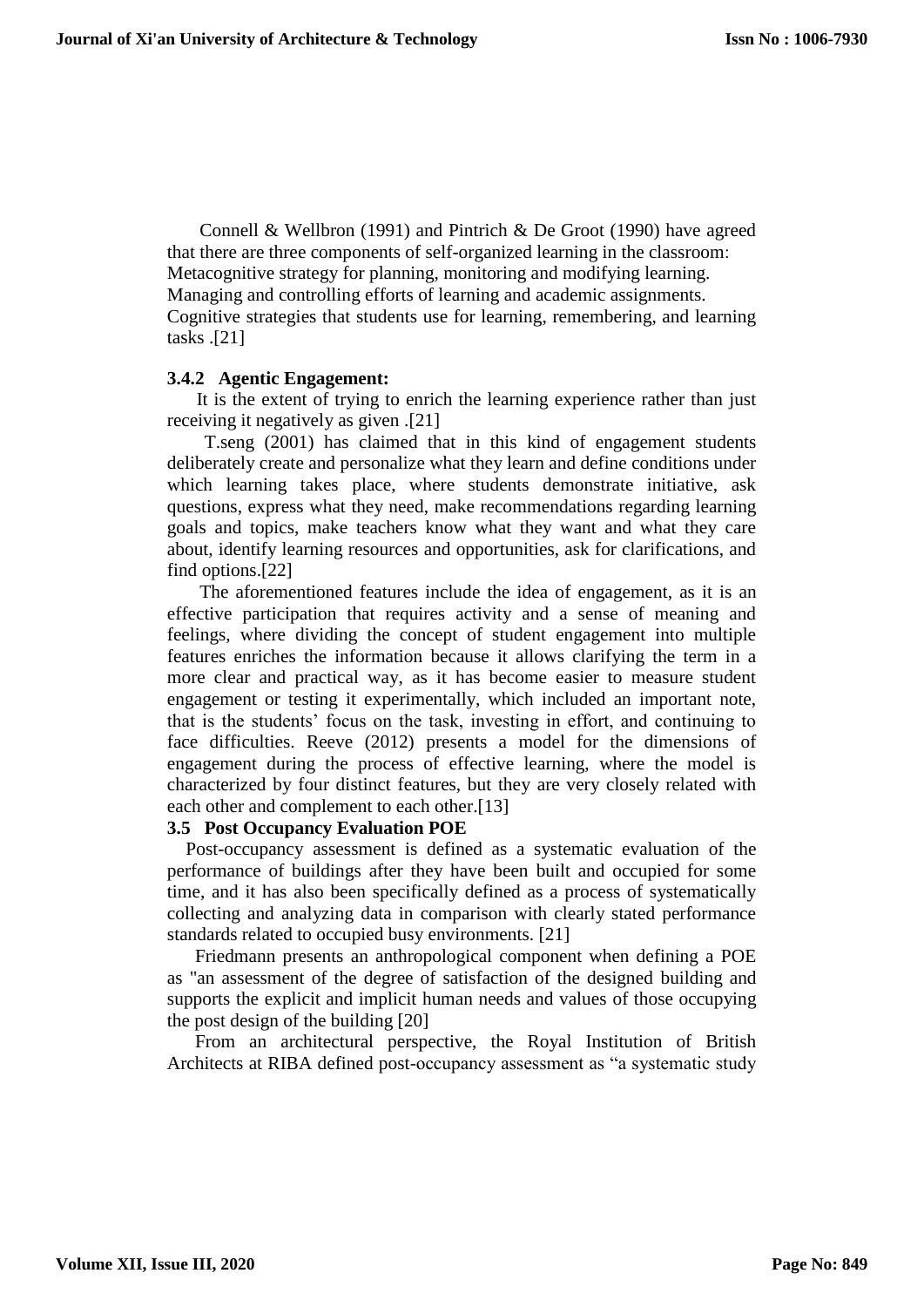of buildings used to provide architects with information about the performance of their designs, building owners, and users with guidance to achieve their best already" (RIBA, 1991), as well The post-occupancy evaluation methodology can be defined as a proposed process for identifying and resolving problems that were not observed during the design process, and which were ignored during construction but observed at the time of occupancy; thus, it is a process oriented towards increasing environmental performance. [20]

 As you know, it is a process that involves a rigorous approach to assessing the technological and anthropological elements of the building in use, as it is a systematic process guided by research that covers human needs, construction, performance management and facilities, where this change can be explained by the complexity and dynamism of the relationship that humans have with their built environment. [22]

#### **4. Analysis**

After a set of open questions were asked to the students of the Department of Architecture at the College of Engineering / Al-Mustansiriya University, the texts were organized and collected in one text for the purpose of inserting them into the cloud analysis program within the site https://www.wordclouds.com/, where letters are excluded Traction and also the words (this, but, as well, and, or, like) are raised from the text to identify the words that express the intended study variables and confirm the fulfillment of their hypothesis by repeating them within the text according to the students 'answers, 863 words obtained from the texts were evaluated and after Converting the file as pdf, inserting it and analyzing it in the program found that repetition of more words, sizes and shades of all Matt changes in line with the degree of its importance as it appears in the cloud, and the words often used by students are (work, Motivated, belonging, desire ,, Belonging, lighting, place, arrangement) which emphasizes the effect of change and organization on the students 'behavior, motivating them, and increasing their desire to work In the studio for longer hours due to the effect of the changes that have been made in the environment of the studio according to the semantic vocabulary of behavioral and emotional integration, which was strengthened through its repetition in the texts of student answers and the statement of the most influential changes including arrangement, lighting, and cleaning, Figure 1. Analysis of the content of the texts about the experience of changing in the studio environment.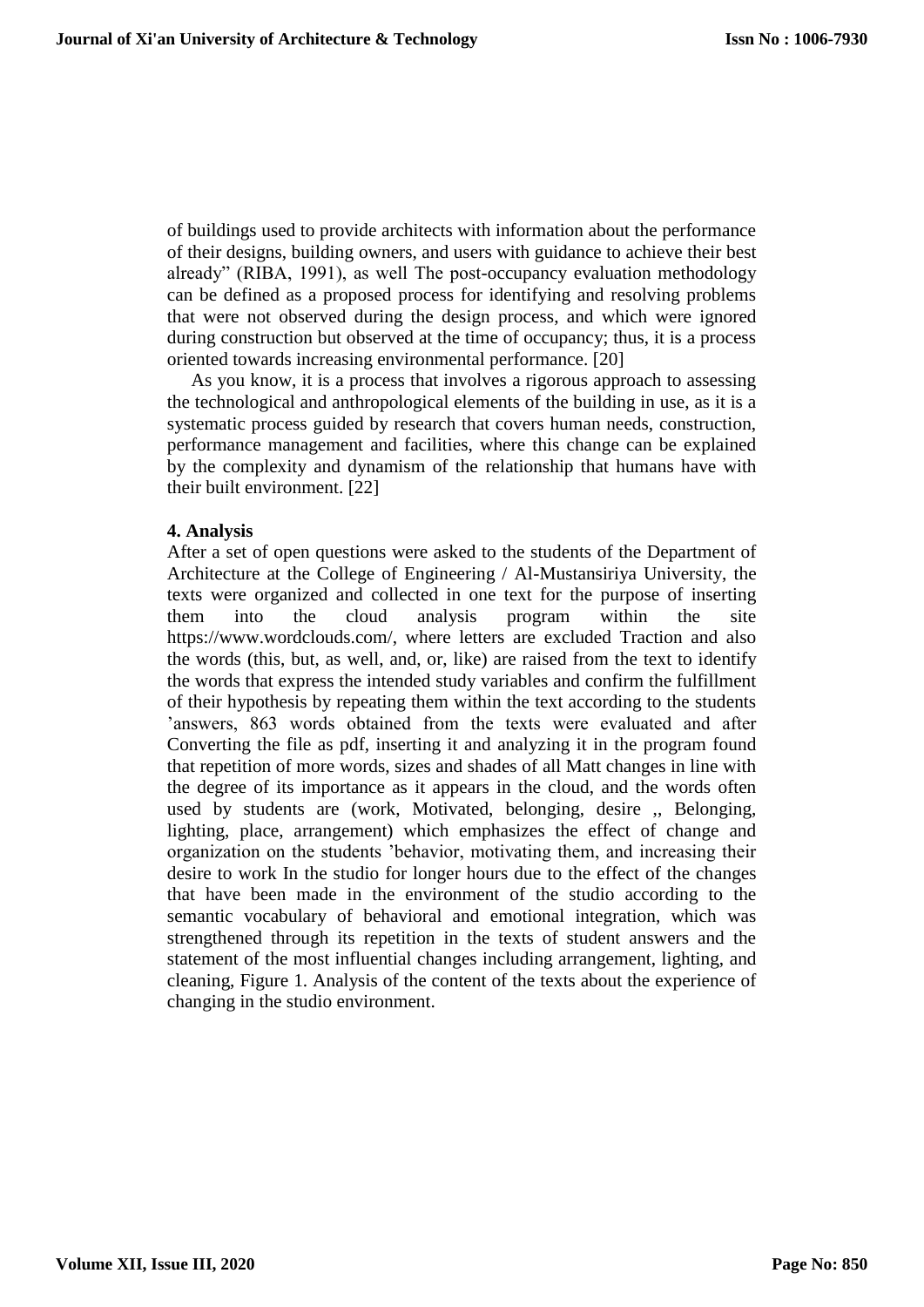

**Fig. 1.** Analysis of the content of the texts about the experience of changing in the studio

### **5. Discuss the results:**

 After analyzing the content according to the indications of the vocabulary contained in the texts of the students 'answers, it is clear the importance of the studio's environment in the students' lives and the duration of its impact on their achievement on the academic and social level. In addition to directing students to integrate emotionally with the effect of the way students sit and interact with group work in the design lesson, the role of changes to the physical environment was despite being determined by the space of the studio but it positively reflected on students and motivated them to be more in the pain Drawing.

 The study experience is an important step to know the effectiveness and role of students as occupants in the design process and effective participation in expressing their opinion, support, motivation and empowerment to take a real role in addressing the problems that appeared in the studio and try to conduct other experiments for other educational spaces, which enhances the efficiency of educational buildings.

#### **References**

[1] Farajpour,A. et al: Perception of educational environment among undergraduate students of health disciplines in an Iranian university, International Journal of Medical Education ,pp.2,(2017)

[2] Al-Kanani. Majid Nafi ', :Multi-purpose educational environment for teaching art education in secondary schools, Journal of the College of Basic Education, Mag, 11, No. 52. (2007)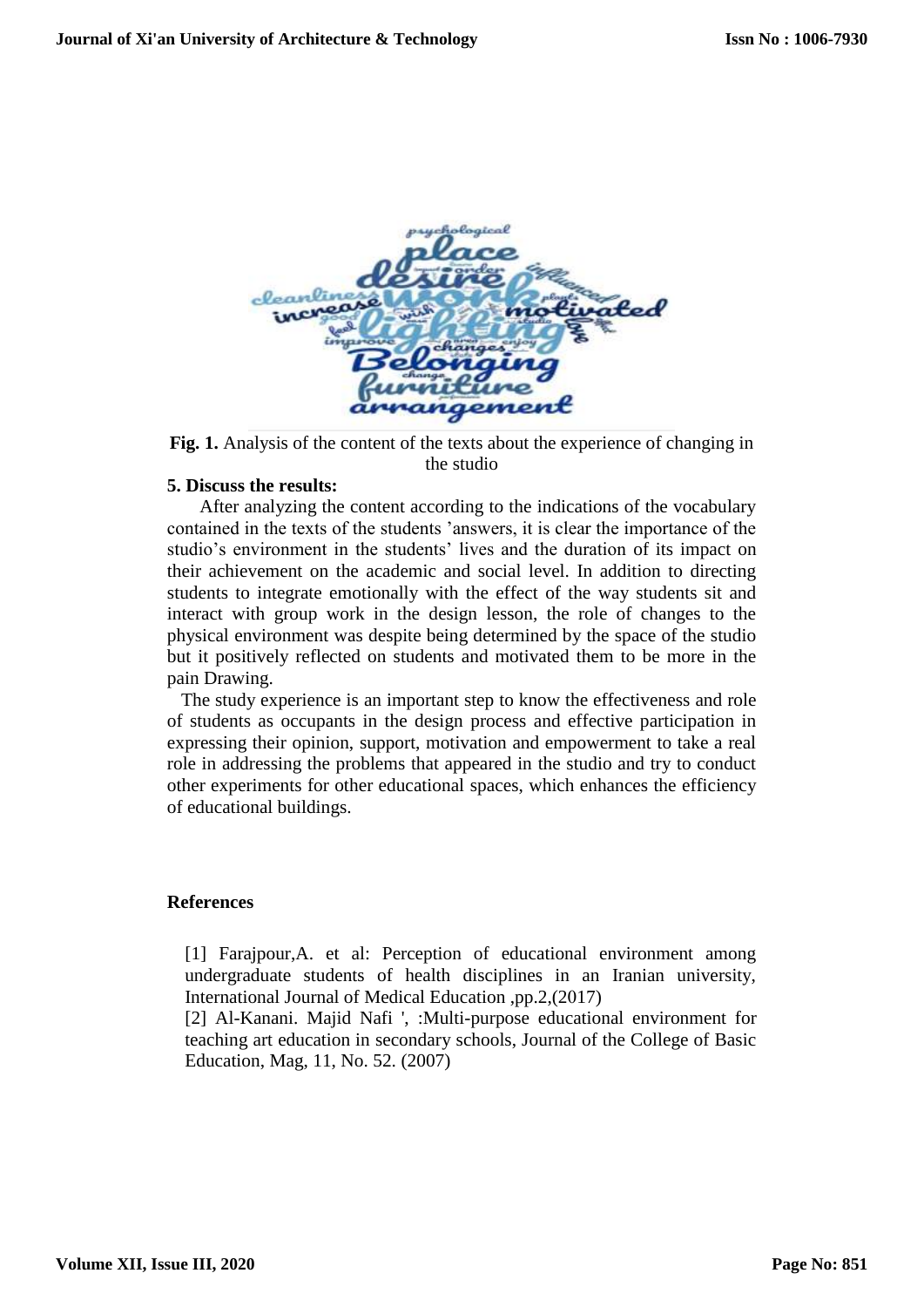[3] Lueth, P. L. Opiyo,:The architectural design studio as a learning environment: a qualitative exploration of architecture design student learning experiences in design studios from first- through fourth-year". Retrospective Theses and Dissertations,pp 53,(2008).

[4] Ormecioglu .H & uçar. A,: First Design Studio Experience in Education of Interior Architecture: an Example of Akdeniz University, Procedia - Social and Behavioral Sciences.pp22,(2012).

[5] Hannafin M.J :Metacognition research and theory: Analysis and implications for instructional design", Educational Technology Research and Development , vol 40 6 No. (2) PP:83-99, .(1992).

[6] Schön, D. A.: Designing: Rules, types and worlds. Design Studies, 9(3), 181-190, (1988).

[7] Burkay Pasin :Rethinking the Design Studio-Centered Architectural Education. A Case Study at Schools of Architecture in Turkey, The Design Journal, 20:sup1,pp1, (2017).

[8] Siddiqi, A. :Architectural design studio projects and the charades of curriculum', The 6th Saudi Engineering Conference, December, Vol. 1, p.18,(2002).

[9] Salama, Ashraf M :A theory for integrating knowledge in architectural design education. Arch Net-IJAR: International Journal of Architectural Research, 2 (1). pp. 100-128, [\(2008\)](https://strathprints.strath.ac.uk/view/year/2008.html) .

[10] Reeve .J& Tseng.C:Agency as a fourth aspect of students' engagement during learning activities", Contemporary Educational Psychology 36 ,257– 267, (2011).

[11] DeVito, M. :Factors Influencing Student Engagement". Unpublished Certificate of Advanced Study Thesis, Sacred Heart University, Fairfield, CT. pp.17,(2016).

[12] Krause, K. : Engaged, inert or otherwise occupied? Deconstructing the 21st century undergraduate student". Paper presented at the Sharing Scholarship in Learning and Teaching: Engaging Students Symposium, pp12, (2005).

[13] Trowler, Vicki, :Student engagement literature review", Department of Educational Research, Lancaster University, The Higher Education Academy,p.p.3-7, ,(2010).

[14] Metallidou, P., & Vlachou, A:. Motivational beliefs, cognitive engagement, and achievement in language and mathematics in elementary school children. International Journal of Psychology, 42, 2-15, (2007).

[15] Pintrich. Paul R. : A Motivational Science Perspective on the Role of Student Motivation in Learning and Teaching Contexts", Journal of